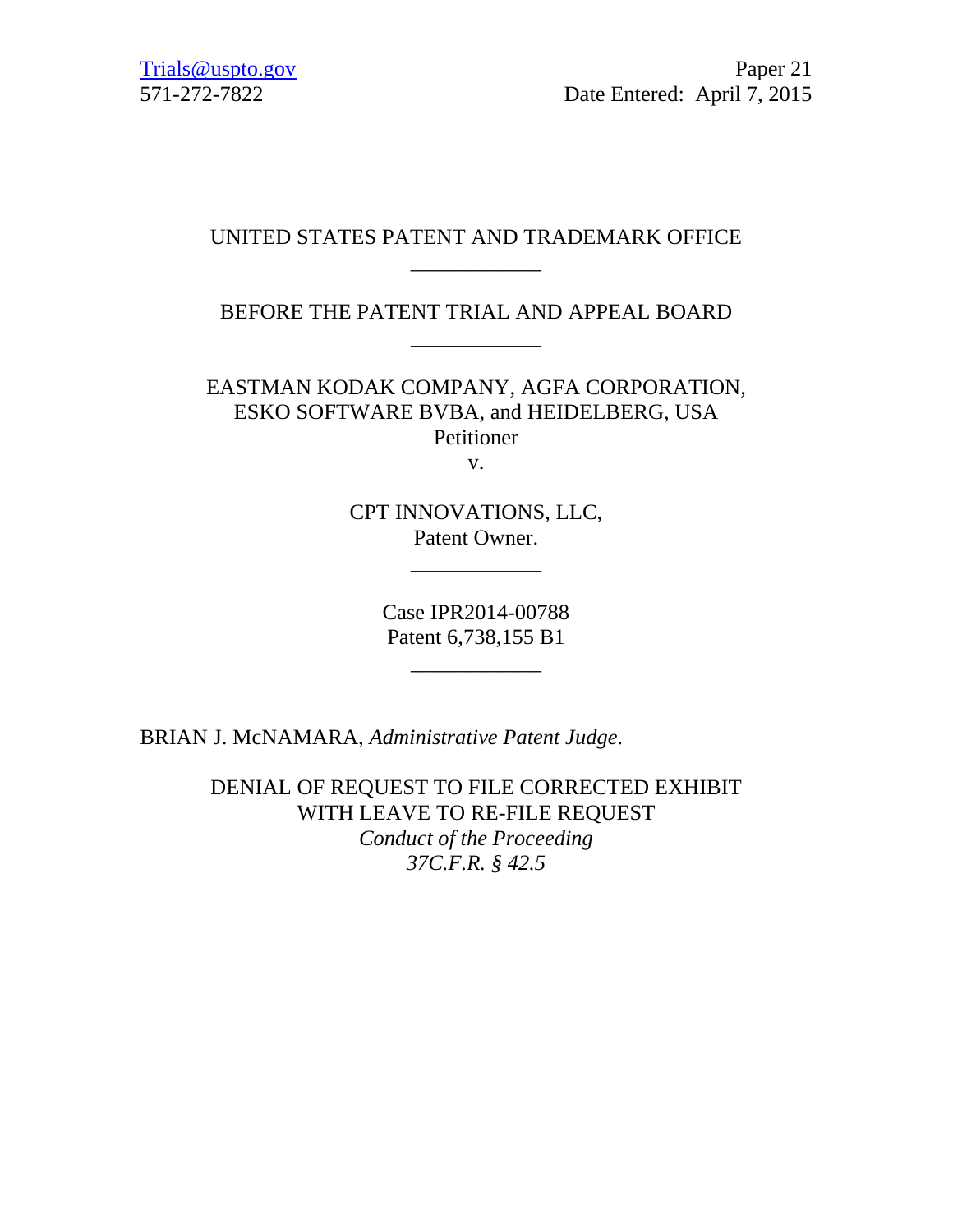IPR2014-00788 Patent 6,738,155 B1

CPT Innovations LLC ("Patent Owner") filed its Patent Owner Response (Paper 19) in this proceeding on April 2, 2015. With the Patent Owner Response, Patent Owner filed the Declaration of Dr. Robert L. Stevenson (the "Stevenson Declaration"), as Ex. 2014. On April 3, 2015, Patent Owner filed a Request to File Corrected Exhibit. Paper 20 ("Request"). The Request states that the Stevenson Declaration, as filed on April 2, 2015, inadvertently omitted as an attachment, the curriculum vitae with litigation experience of Dr. Stevenson.

Although Patent Owner's Request states that a copy of the missing attachment was provided to Petitioner immediately upon discovering its omission, the Request does not indicate that Patent Owner conferred with Petitioner or whether Petitioner intends to oppose Patent Owner's filing of a corrected Exhibit 2014. Therefore, Patent Owner's Request is denied. However, Patent Owner is granted leave to re-file its request after conferring with Petitioner. Any re-filed request should state that the parties have conferred and indicate whether Petitioner opposes the request.

In consideration of the above, it is

ORDERED that the Request is DENIED with leave to re-file.

2